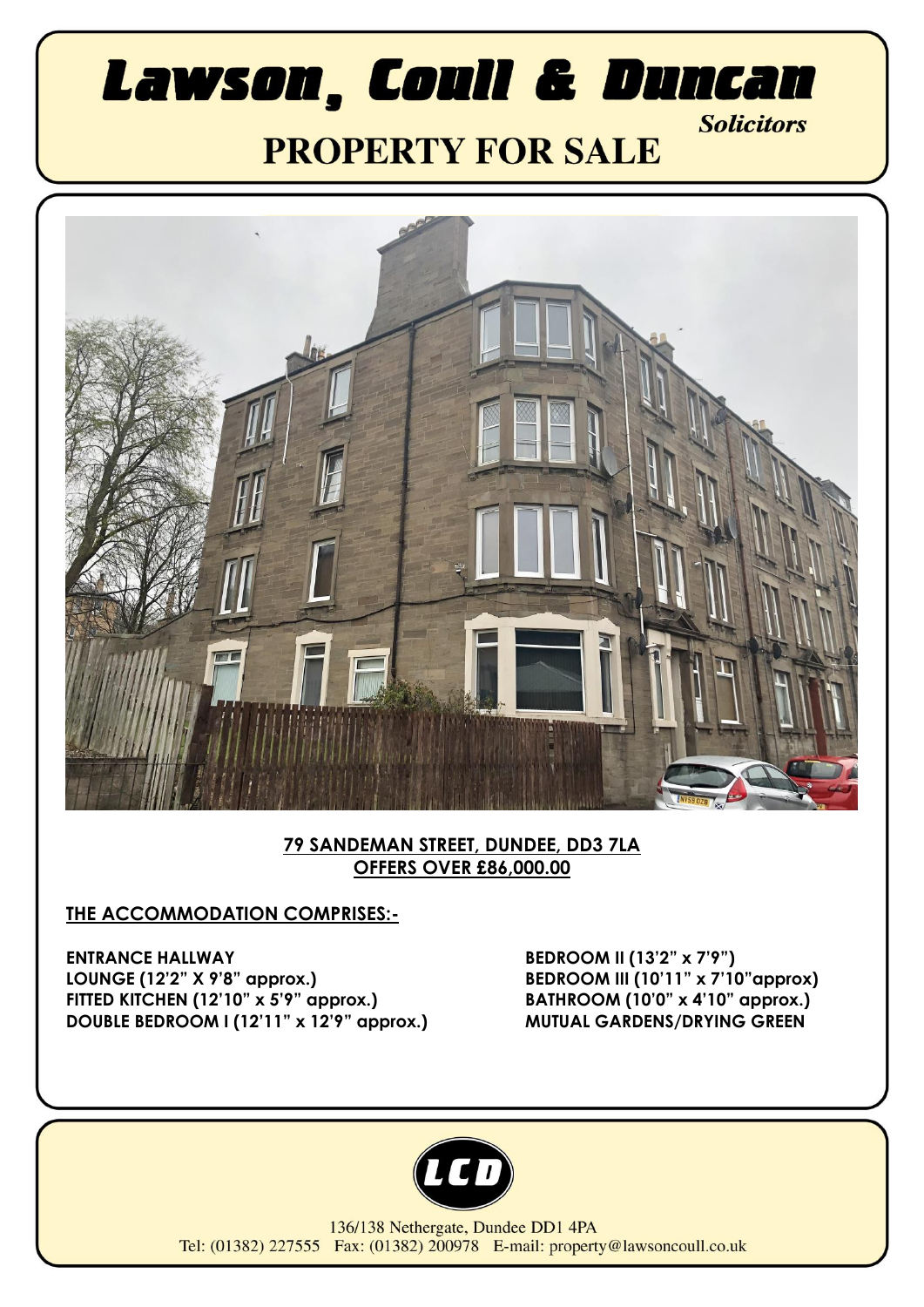Lawson, Coull & Duncan

**Solicitors** 

### **HOME REPORT VALUATION - £86,000.00 EPC Rating – E**

This property comprises a three bedroom ground floor flat forming part of a traditional tenement Block located in a popular residential area of Dundee. The subjects have been recently completely refurbished and redecorated to an exceptionally high standard. The flat's location provides easy access to many amenities, including schools and shopping. Benefits include full double glazing and gas central heating.

The large main lounge has a 3-sided bay window with storage. The kitchen is fully fitted with wall and base units including an integrated electric oven, gas hob and extractor hood. The three bedrooms are generous in proportion and the bathroom consists of a three-piece white bathroom suite with Mira electric shower over the bath.

There are well maintained mutual gardens/drying green to the side and rear of the tenement.

The property would suit both First Time Buyers as well as the Buy to Let market.



**SELLERS:-** Clients of Lawson, Coull & Duncan.

**VIEWING:-** Contact Selling Agents on (01382) 227555 to arrange an appointment or to obtain a copy of the Home Report. Particulars may also be obtained from the Selling Agents or Tayside Solicitors Property Centre, 9 Whitehall Crescent, Dundee.



While these particulars are believed to be correct they are not guaranteed by the seller, or the agents, and do not form part of an offer or a contract